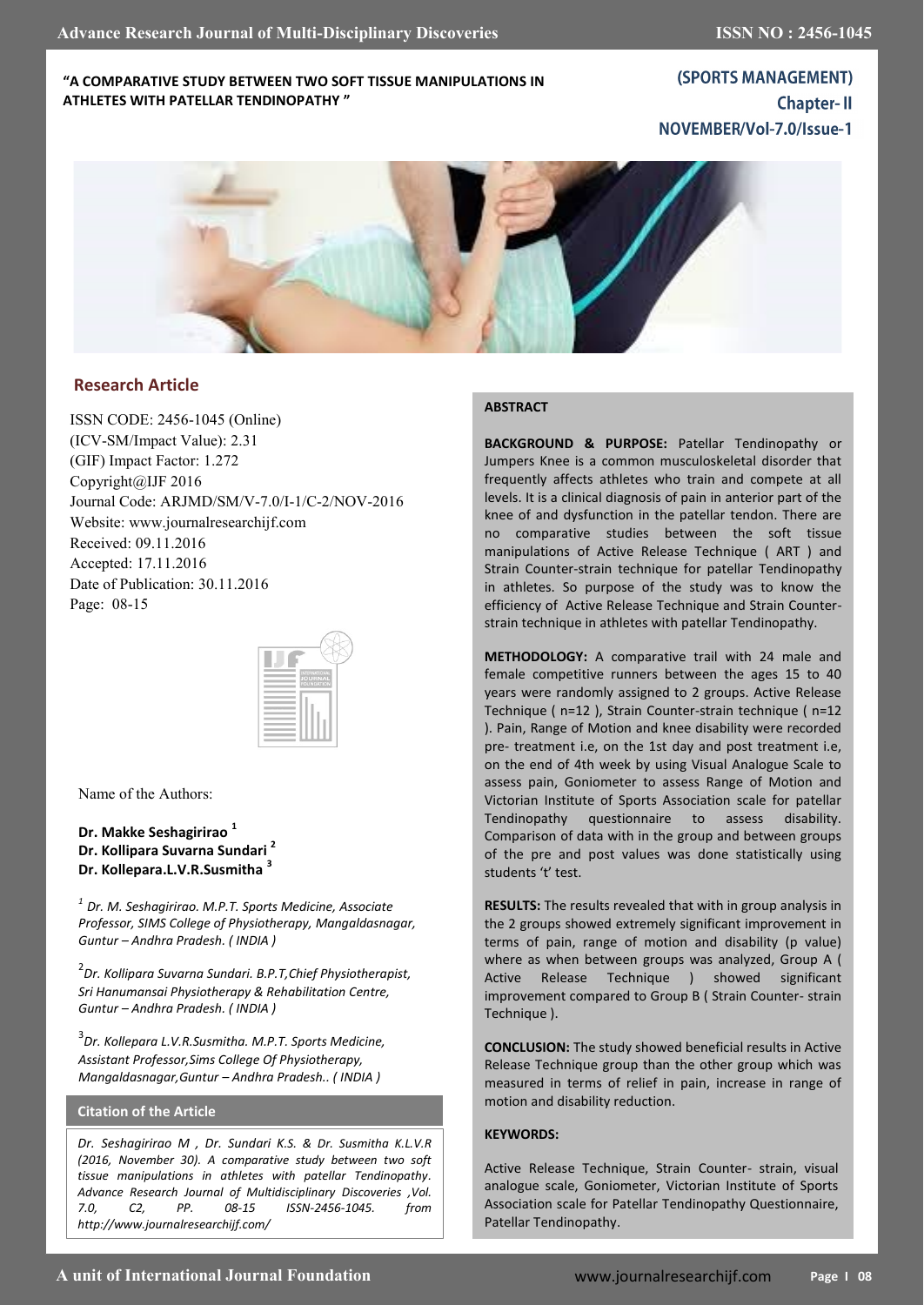## **I.** INTRODUCTION

The patellar tendinopathy (PT) is an overload injury, common in elite athletes<sup>(i)</sup>, being much more frequent and recurrent in sports involving jumps<sup>(ii)</sup>. The prevalence of unilateral and bilateral PT is different between genders; bilateral tendinopathy is twice commonly men than in women; however, unilateral tendinopathy presents equivalent prevalence<sup>(iii)</sup> Proximal patellar tendon pain (patellar tendinopathy) occurs typically in sports characterised by high demands on force and power of the leg extensor muscles, such as running, basketball, volleyball, tennis and soccer.Patellar tendinopathy implies both structural changes and symptoms. Running athletes repetitively load the extensor tendon apparatus, during both takeoff and landing, and functionaloverload is believed to be a cause of patellar tendinopathy. Elite athletes have a very high prevalence of JK, between 40% and 50%<sup>(iv)</sup>. The morbidity associated with JK can be significant, with perhaps as many as 33% of athletes unable to participate in sport for more than6 months<sup>(v)</sup>. Some data also suggest that perhaps as many as 50% of athletes with JK may retire prematurely from their sport as a result of their knee impairment<sup>(vi)</sup>.

The patellar tendon is a tendon that extends down from the Quadriceps muscle in the thigh to incorporate the patella (the knee cap) and attach into the tibia (the shin bone), providing extension at the knee joint. The patellar tendon is also called the patellar ligament because it connects the patella to the tibia.The knee joint consists three bones, the femur, the tibia, the fibula and also the patella which is a sesamoid. The quadriceps muscles are connected to the patella with a shared tendon and there is also a tendon that connects the bottom of the patella to the tibia, called the patellar tendon. This tendon is extremely strong and allows the quadriceps muscle group to straighten the leg. The patellar tendon is made of tough string-like bands. These bands are surrounded by a vascular tissue lining providing nutrition to the tendon. The patellar tendon is also a ligament<sup>(vii)</sup>.

The structure of patellar ligament is a strong, flat, ligament, about 5 cm in length, which originates on the apex of the patella distally and adjoining margins of the patella and the rough depression on its posterior surface; below, it inserts on the tuberosity of the tibia; its superficial fibers are continuous over the front of the patella with those of the tendon of the quadriceps femoris. The medial and lateral portions of the quadriceps tendon pass down on either side of the patella to be inserted into the upper extremity of the tibia on either side of the tuberosity, these portions merge into the capsule, as stated above, forming the medial and lateral patellar retinacula. The posterior surface of the patellar ligament is separated from the synovial membrane of the joint by a large infra-patellar pad of fat, and from the tibia by a bursa. It is also sometimes called the "patellar tendon"<sup>(viii)</sup>

In chronic tendinopathy a failed healing process results in a painful and weakened tendon,which is then less capable of performing its most important functions, namely absorbing and transducing forces. Repetitive microtrauma caused by overuse give rise to degenerative abnormalities in the tendon like changes in collagen structure and neurovascular proliferation.9 There is no inflammatory process. The histopathology is a tendinosis, not a tendinitis. Vasculoneural ingrowth might play a role in the concomitant pain in tendinopathies<sup>(x)</sup>.

 The patellar ligament not only helps keep the kneecap in its proper position but also assists in the bending of the leg at the knee. Damage to this ligament can include a complete rupture (tearing). This leads to the patella losing all support from the tibia. As a result, the leg will not extend properly. People suffering from a ruptured patellar ligament will not be able to stand, as the knee will buckle under the weight of their body.

 Patellar tendinopathy occurs from over use of patellar tendon. Over time the strain on the tendon causes structural changes within the tendon.

These are the most common causes of patellar tendinitis:

- $\triangleright$  a rapid increase in the frequency of training,
- $\triangleright$  sudden increase in the intensity of training,
- $\triangleright$  transition from one training method to another,
- $\triangleright$  repeated training on a rigid surface,
- $\triangleright$  improper mechanics during training,
- $\triangleright$  genetic abnormalities of the knee joint, and/or
- $\triangleright$  poor base strength of the quadriceps muscles<sup>(xi)</sup>.

The pain usually is located in the section of the patellar tendon. During physical activity, it may feel sharp especially when running or jumping. After the workout it will feel like a dull ache. There is swelling and tenderness in and around the patellar tendon. The knee will often feel 'tight' when moved towards flexion<sup>(xii).</sup>

 Thickness of the tendon may be noted also in all stages. Pain in the patellar tendon may be reproduces with resisted knee extension. The symptomatic evaluation should include history, age and any recent growth spurts, location of pain, and special tests<sup>(xiii)</sup>. Kennedy Scale can be used to evaluate a chronic patellar tendinopathy <sup>(xiii)</sup> (xiv).

## **Phase 1:** pain after activity

and the performance is affected.

**Phase 2:** pain at the beginning and after activity **Phase 3:** pain at the beginning, during and after activity, but the performance is not affected **Phase 4:** Pain at the beginning, during and after activity,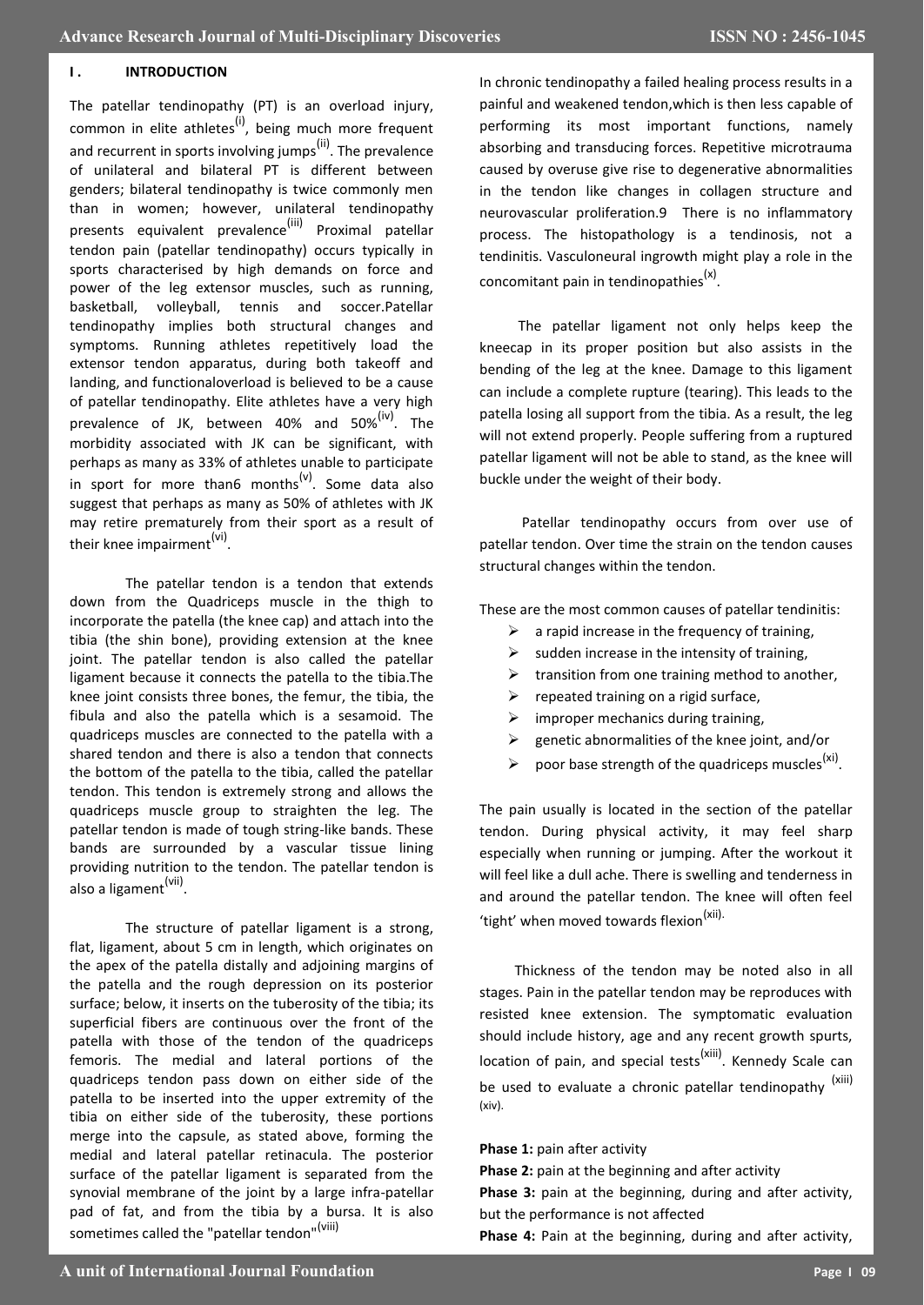The key physical finding in patellar tendinopathy is tenderness at the inferior pole of the patella or in the main body of the tendon when the knee is fully extended and the quadriceps relaxed. When the knee is flexed to 90 degrees, thus putting the tendon under tension, tenderness significantly decreases and often disappears altogether. The diagnosis for patellar tendinopathy is X-ray and MRI scan. The differential diagnosis for patellar tendinopathy are :-

Patellar subluxation or dislocation Tibial apophysitis (Osgood shlatter) Jumpers knee (patellar tendonitis) Patellofemoral pain syndrome (chondromalacia patellae)

The examination of patellar tendinopathy can be assessed through two clinical signs. In the "passive extension – flexion sign" the patient lies supine on the examination table. The anterior aspect of the extended knee is palpated to define the point of maximal tenderness. In the case of patellar tendinitis, tenderness to palpation of the tendon is most often located at the origin of the tendon at the inferior pole of the patella. Once the point of maximal tenderness is identified, the knee is flexed to 90° and pressure is again applied to the tendon. For the "standing active quadriceps sign", the patellar tendon is palpated along its course while the patient stands. The point of maximal tenderness identified. The patient is then asked to stand only on the involved extremity with 30° of knee flexion and the tendon was re-palpated. In both these tests, the patient should note a marked reduction of tenderness to palpation when the knee is flexed or the quadriceps contract, in order to confirm the diagnosis of patellar tendinitis.

The surgical management of patellar tendinopathy includes several different operative procedures and postoperative rehabilitation protocols. The choice of surgical treatment of patellar tendinopathy appears to be based on the surgeon's preference<sup>(xvi)</sup>. The conservative treatment of patellar tendinopathy recorded in the literature includes combinations of rest,  $(xvii)$  exercise, especially eccentric exercise,<sup>(xviii)</sup> modalities including ultrasound, heat, and cryotherapy,  $(xix)$  frictions,  $(xx)$ biomechanical adjustment,<sup>(xxi)</sup> and pharmaceutical treatment.<sup>(xxii)</sup> Many of these treatments are based on "clinical experience" rather than appropriately analysed data.

Some of the studies about patellar tendinopathy previously are Marsha Rutland, et al,2010, conducted a study on evidence–supported rehabilitation of patellar tendinopathy While various rehabilitation techniques exist to treat patellar tendinopathy, eccentric exercise has been found to be safe and effective.

Michelle Ghiglier, et al, 2013, conducted a study on is augmented soft tissue mobilization effective in treating tendon disorders Augmented soft tissue mobilization may be a valuable tool for relieving pain in patients with tendon disorders.

Aliza Rudavsky, et al, 2015, conducted a study on Physiotherapy management of patellar tendinopathy (jumper's knee) , the most important factors in managing athletes with patellar tendinopathy are to educate them about how to modify loading according to symptoms, to ensure that they understand how to increase or decrease loading appropriately, and to assess and modify intrinsic and extrinsic factors that may be contributing to overload. Bryan Murtaugh, et al, 2013, conducted a study on Eccentric Training for the Treatment of Tendinopathies research regarding the mechanisms for eccentric training for tendinopathy as well as outline a specific eccentric program to follow in the treatment of painful tendinopathy.(xxiii)

Konstantinos Katzis, et al, 2015, conducted a study on Patellar Tendinopathy Rehabilitation Device mechanism is our patellar-tendon rehabilitation device along with the Super Physio-Mario Serious Game. This work encapsulates the essence of a multi-disciplinary project that aims at improving the current patellar-tendon rehabilitation techniques.

Peter Malliaras, et al, 2013, conducted a study on Achilles and Patellar Tendinopathy Loading Programmes There is little clinical or mechanistic evidence for isolating the eccentric component. (xxiv)

Recently Drover JM, et al. 2004 in his study about Influence of active release technique on quadriceps inhibition and strength: a pilot study concluded that ART protocols did not reduce inhibition or increase strength in the quadriceps muscles of athletes with anterior knee pain. Further study is required.

There are few studies regarding the treatment of patellar tendinopathy using Active Release Technique and the Strain Counter- strain technique individually. But there is no study by using both the techniques in the treatment. Thus, the aim of this study was to assess the effectiveness of Active Release Technique versus Strain Counter- strain technique in patellar tendinopathy athletes.

## **AIMS:**

To find out the efficiency of Active Release Technique and Strain Counter- strain technique in pain for athletes with patellar tendinopathy.

To find out the efficiency of Active Release Technique and Strain Counter- strain technique in Range of Motion for athletes with patellar tendinopathy .

To find out the efficiency of Active Release Technique and Strain Counter- strain technique in disability for athletes with patellar tendinopathy.

## **OBJECTIVES:**

To find out the efficiency of Active Release Technique and Strain Counter- strain technique in pain for athletes with patellar tendinopathy by using Visual Analouge Scale.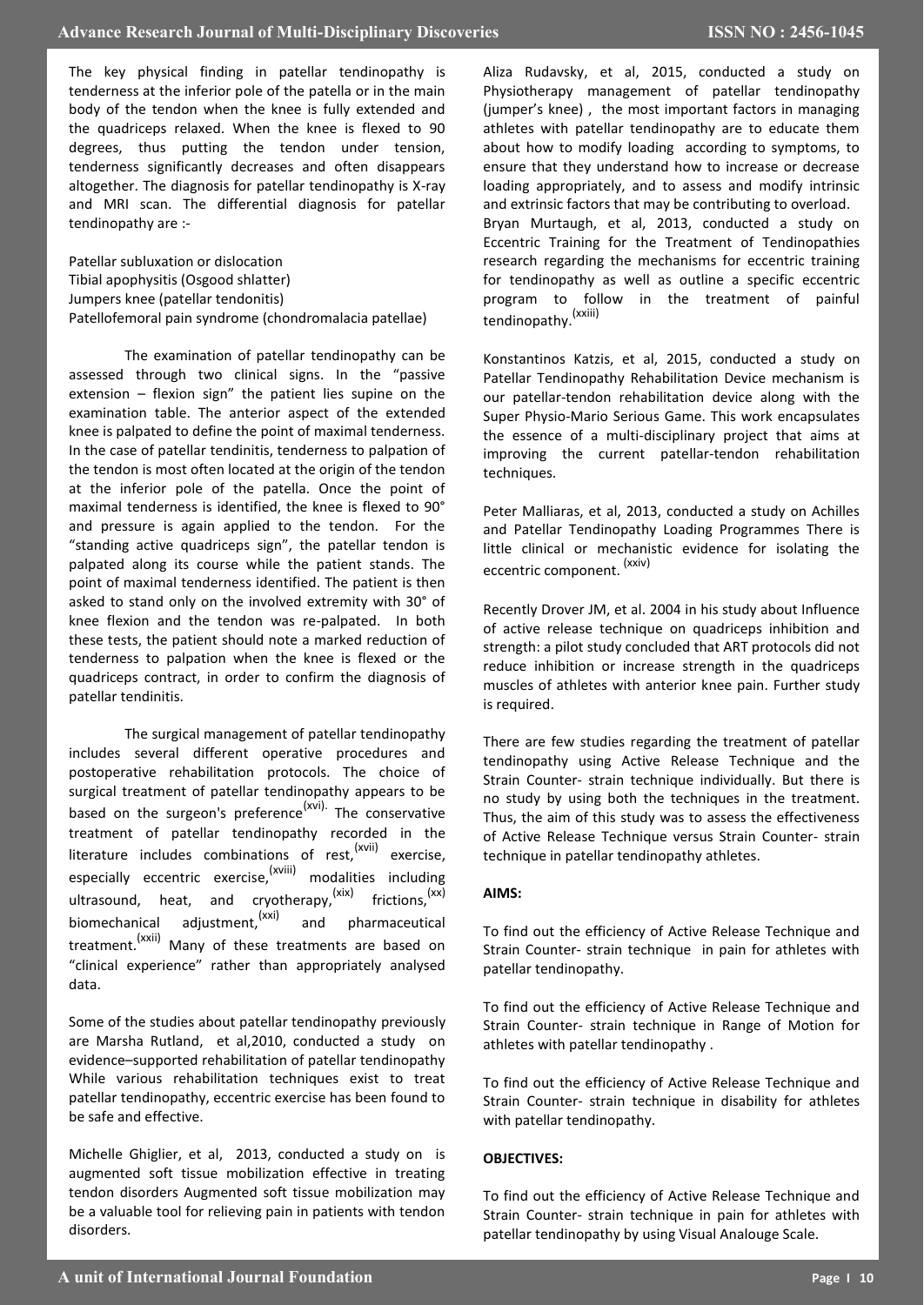To find out the efficiency of Active Release Technique and Strain Counter- strain technique in Range of Motion for athletes with patellar tendinopathy by using Goniometer.

To find out the efficiency of Active Release Technique and Strain Counter- strain technique in disability for athletes with patellar tendinopathy by using Victorian Institute of Sports Association scale for patellar tendinopathy questionnaire.

## **MATERIALS AND METHODOLOGY**

#### **Study design** – Comparative study

**Sampling technique** – Randomly selected by coin toss method for assigning participants into 2 groups.

**Sample size** – 24 running athletes ( 12 each group ).

**Duration of study** – 4 weeks

**Source of Data** –The subjects will be considered for this study only after they signed on an approved concern form.

## **Inclusion Criteria :**

Age group: 15 – 40 years. Both male and female participants with clinical diagnosis of patellar tendinopathy. No previous patellar pain & VAS 4-7 Participants willing to participate in the study.

#### **Exclusion Criteria :**

Participants with knee open wounds History of recent fractures, surgeries. Patella variations. Uncooperative patients.

#### **Outcome Parameters :**

Pain is measured using VAS. ROM is measured by using Goniometer. Disability is measured by using VISA – P scale.

#### **Materials used for the study :**

Treatment Couch Pillow Chair Towel

## **METHODOLOGY :**

The present study was done on 24 individuals. All the individuals were randomly divided into two groups. Group A received ART technique and Group B received SCS technique for 5 – 6 times daily for 4 weeks. Pain, ROM and disability scores are recorded before and after treatment protocols. Pain was assessed using Visual Analogue Scale, ROM was assessed using Goniometer and Disability was assessed by using VISA – P questionnaire.

## **PROCEDURE**

Active Release Technique ( Group A ) for 5 – 6 repetitions. Therapist locates the areas of tension or adhesion in a specific tissue. Then the tissue is taken from a shortened position to a lengthened position while using a manual contact to maintain tension along the fibers of that tissue.

In treatment with ART the clinician uses compressive, tensile and shear forces applied by manual (hand) touch to address repetitive strain, cumulative trauma injuries and constant pressure tension lesions. During ART therapy the practitioner applies deep digital tension at the area of tenderness. The patient is then instructed to actively move the tissue of the injury site through the adhesion site from a shortened to a lengthened position.

Strain Counter strain technique ( Group B ) for  $5 - 6$ repetitions. Strain and Counter strain as a "passive positional procedure that places the body in a position of greatest comfort, thereby relieving pain by reduction and arrest of inappropriate proprioceptor activity that maintains somatic dysfunction."Pressure being applied to them as the body or body part is carefully positioned in such a way as to remove or reduce the pain felt in the palpated point. When the position of ease is attained in which pain vanishes or markedly eases from the palpated tender point, the stressed tissues are felt to be at their most relaxed. While using SCS, the position of ease should be held for not less than 90 seconds, after which a very slow return is made to neutral. No 'new' or additional pain should be caused by the positioning of the tender point tissues into ease.

Pre treatment and post treatment values of pain, ROM and VISA-P were recorded and after 4 weeks of treatment period these measures were statistically analysed by using students 't' test.

## **STATISTICAL ANALYSIS**





| S.NO    | <b>PRE</b>                                | <b>POST</b> |
|---------|-------------------------------------------|-------------|
| MEAN    | 5.667                                     | 1.333       |
| S.D     | 1.303                                     | 1.303       |
| S.E.M   | 0.3761                                    | 0.3761      |
| P VALUE | < 0.0001 considered extremely significant |             |



**FIGURE -2**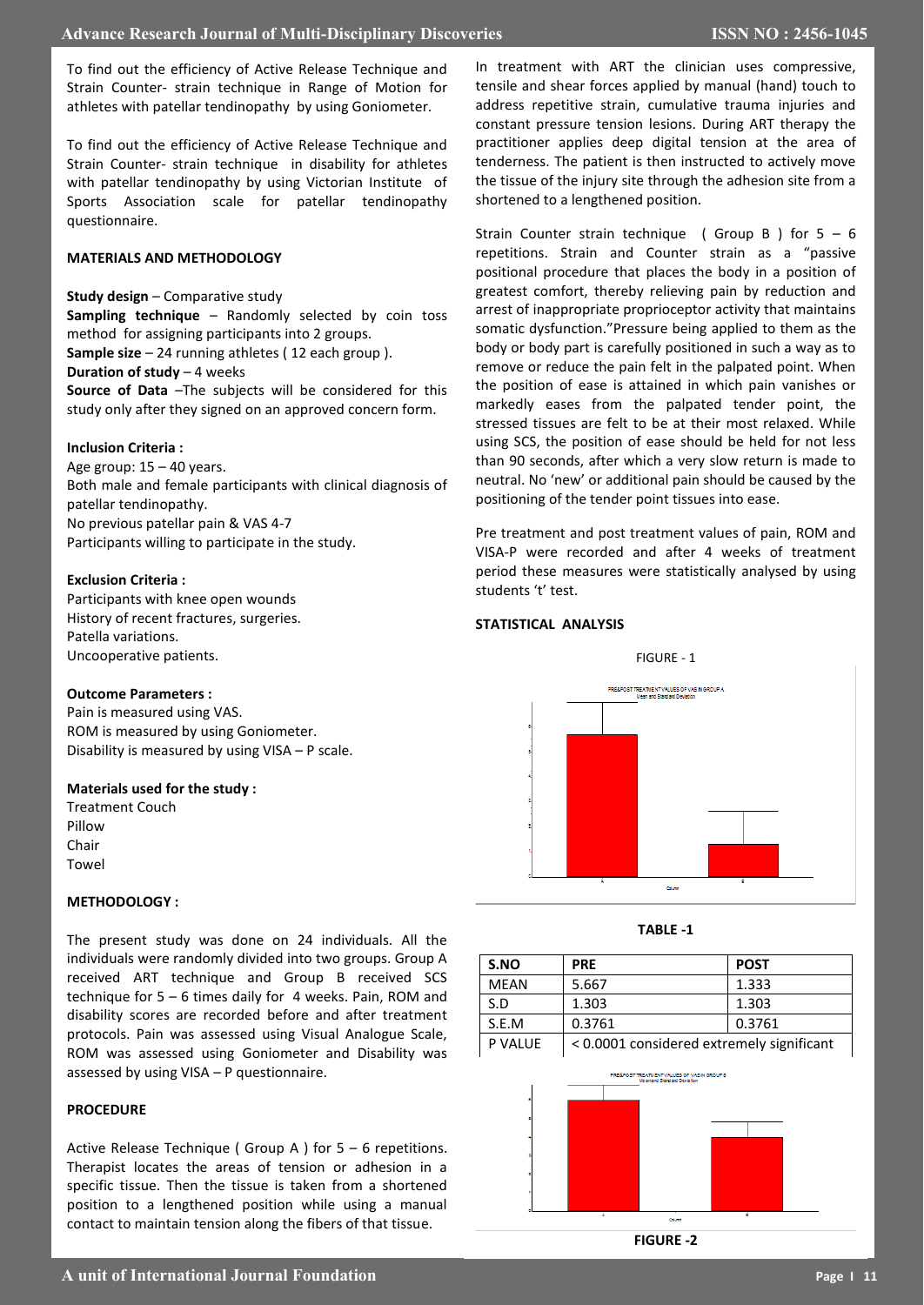# Advance Research Journal of Multi-Disciplinary Discoveries **ISSN NO : 2456-1045**

| S.NO           | <b>PRF</b>                                 | <b>POST</b> |
|----------------|--------------------------------------------|-------------|
| <b>MEAN</b>    | 6.000                                      | 4.000       |
| S.D            | 0.8528                                     | 0.8528      |
| S.E.M          | 0.2462                                     | 0.2462      |
| <b>P VALUE</b> | < 0.0001 considered extremely significant. |             |

## **TABLE-2**



## **FIGURE-3**

| S.NO           | <b>PRF</b>                     | <b>POST</b> |
|----------------|--------------------------------|-------------|
| <b>MEAN</b>    | 95.000                         | 106.67      |
| S.D            | 12.792                         | 10.731      |
| S.E.M          | 3.693                          | 3.098       |
| <b>P VALUE</b> | 0.0242 considered significant. |             |

## **TABLE-3**





| S.NO    | <b>PRF</b>                         | <b>POST</b> |
|---------|------------------------------------|-------------|
| MEAN    | 105.00                             | 112.08      |
| S.D     | 11.282                             | 13.561      |
| S.E.M   | 3.257                              | 3.915       |
| P VALUE | 0.1781 considered not significant. |             |

## **TABLE-4**



**FIGURE-5**

| S.NO    | <b>PRF</b>                                | <b>POST</b> |
|---------|-------------------------------------------|-------------|
| MFAN    | 45.333                                    | 63.667      |
| S.D     | 10.245                                    | 6.457       |
| S.E.M   | 2.958                                     | 1.864       |
| P VALUE | <0.0001 considered extremely significant. |             |



## **FIGURE-6**

| S.NO        | <b>PRF</b>                          | <b>POST</b> |
|-------------|-------------------------------------|-------------|
| <b>MEAN</b> | 56.333                              | 61.333      |
| S.D         | 4.372                               | 3.551       |
| S.E.M       | 1.263                               | 4.670       |
| P VALUE     | 0.0056 considered very significant. |             |

**TABLE-6**



## **FIGURE-7**

| S.NO           | <b>PRF</b>                               | <b>POST</b> |
|----------------|------------------------------------------|-------------|
| MEAN           | 1.333                                    | 4.000       |
| S.D            | 1.303                                    | 0.8528      |
| S.E.M          | 0.3761                                   | 0.2462      |
| <b>P VALUE</b> | <0.0001 considered extremely significant |             |

**TABLE-7**



## **FIGURE-8**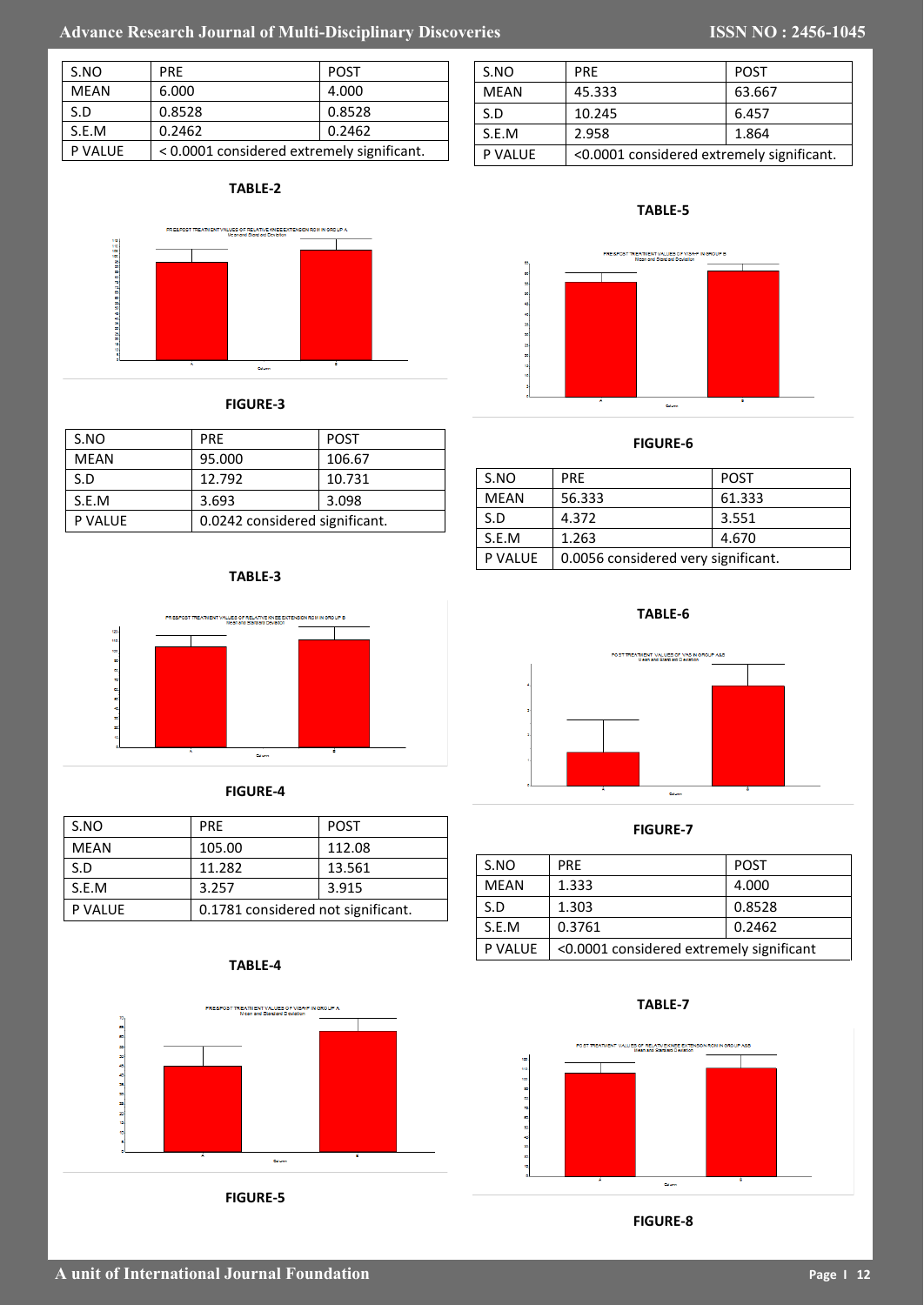| S.NO        | <b>PRF</b>                         | <b>POST</b> |
|-------------|------------------------------------|-------------|
| <b>MEAN</b> | 106.67                             | 111.67      |
| S.D         | 10.731                             | 13.707      |
| S.E.M       | 3.098                              | 3.957       |
| P VALUE     | 0.3306 considered not significant. |             |





## **FIGURE-9**

| S.NO        | <b>PRF</b>                         | <b>POST</b> |
|-------------|------------------------------------|-------------|
| <b>MEAN</b> | 63.667                             | 61.333      |
| S.D         | 6.457                              | 3.551       |
| S.E.M       | 1.864                              | 1.025       |
| P VALUE     | 0.2846 considered not significant. |             |

#### **TABLE-9**

## **RESULTS**

Unpaired  $t - test$  was used to compare pain, ROM and disability scores between ART and SCS technique. The improvement in scores was measured by the difference between pre and post values of outcomes. The mean differences of ART in VAS is considered extremely significant ( p value is < 0.0001 ), relative knee extension is considered significant ( $p$  value is 0.0242) and VISA –  $P$  is considered extremely significant (  $p$  value is < 0.0001 ). The mean difference of SCS technique in VAS is considered extremely significant ( p value is < 0.0001 ), relative knee extension is considered not significant ( $p$  value is 0.1781) and VISA – P is considered very significant ( p value is 0.0052 ).

## **DISCUSSION**

The purpose of this study was to determine the effectiveness of Active Release Technique and Strain Counter- strain technique in decreasing the pain, improving the range of motion and decreasing the disability in runners with Patellar Tendinopathy. Pre and post treatment values of VAS, goniometer and VISA-P were recorded. Although the study shows improvement in both the groups, decrease pain,increase ROM and decrease disability is more significant in Group-A.

VAS showed p value 0.2846 considered extremely significant in Group-A in decreasing pain where as when compared Group-B.

Michelle Ghiglieri DPTc, et al, 2013<sup>(xxv)</sup>, conducted a study on Is augmented soft tissue mobilization effective in treating tendon disorders EFFECTIVE . Augmented soft tissue mobilization may be a valuable tool for relieving pain in patients with tendon disorders. Current evidence does not support improvement in function. More research needs to be completed to form clinical guide lines for treatment.

Ha°kan Alfredson, J Cook et al, 2007<sup>(xxvi)</sup>, conducted a study on A treatment algorithm for managing Achilles tendinopathy: new treatment options. Achilles tendinopathy is a condition that can be effectively treated by the primary care practitioner. There are many simple and easily applied conservative treatment options that can relieve most tendon pain. Most of those who fail to respond to conservative care will find relief from surgical treatment.

Aliza Rudavsky, Jill Cook et al, 2015<sup>(xxvii)</sup>, conducted a study on Physiotherapy management of patellar tendinopathy (jumper's knee) Research has increased our understanding of patellar tendinopathy and pathology but there is still more to discovered Currently, the most important factors in managing athletes with patellar tendinopathy are to educate them about how to modify loading according to symptoms, to ensure that they understand how to increase or decrease loading appropriately, and to assess and modify intrinsic and extrinsic factors that may be contributing to overload where soft tisuue manipulations are advantageous than loading exercises.

Goniometer showed p value 0.3306 considered extremely significant in Group A in increasing range of motion where as when compared to Group B.

Marsha Rutland, et al, 2010<sup>(xxviii)</sup>, conducted a study on Evidene-supported rehabilitation of patellar tendinopathy and concluded that A combination of active rest, education, eccentric exercise, progressing the training regime by 10% weekly, and modifying activity have all been found to be effective in tendinopathy treatment.

Konstantinos Katzis, et al, 2015<sup>(xxix)</sup>, conducted a study on Patellar Tendinopathy Rehabilitation Device - Have fun with Serious Games Simple mechanisms can be developed using off-the-shelf devices to solve complex everyday problems. Such a mechanism is our patellar-tendon rehabilitation device along with the Super Physio-Mario Serious Game. Both parts have been tested and showed that they can perform the proposed clinical trial.

Drover JM, et al, 2004<sup>(xxx)</sup>, conducted a study on Influence of active release technique on quadriceps inhibition and strength: a pilot study in which the sample consisted of 9 athletes (4 male athletes, 5 female athletes) who were identified as suffering from unilateral anterior knee pain. The treatment intervention consisted of the Active Release Technique treatment protocols for anterior knee pain. Concluded that ART protocols did not reduce inhibition or increase strength in the quadriceps muscles of athletes with anterior knee pain but ROM is increased.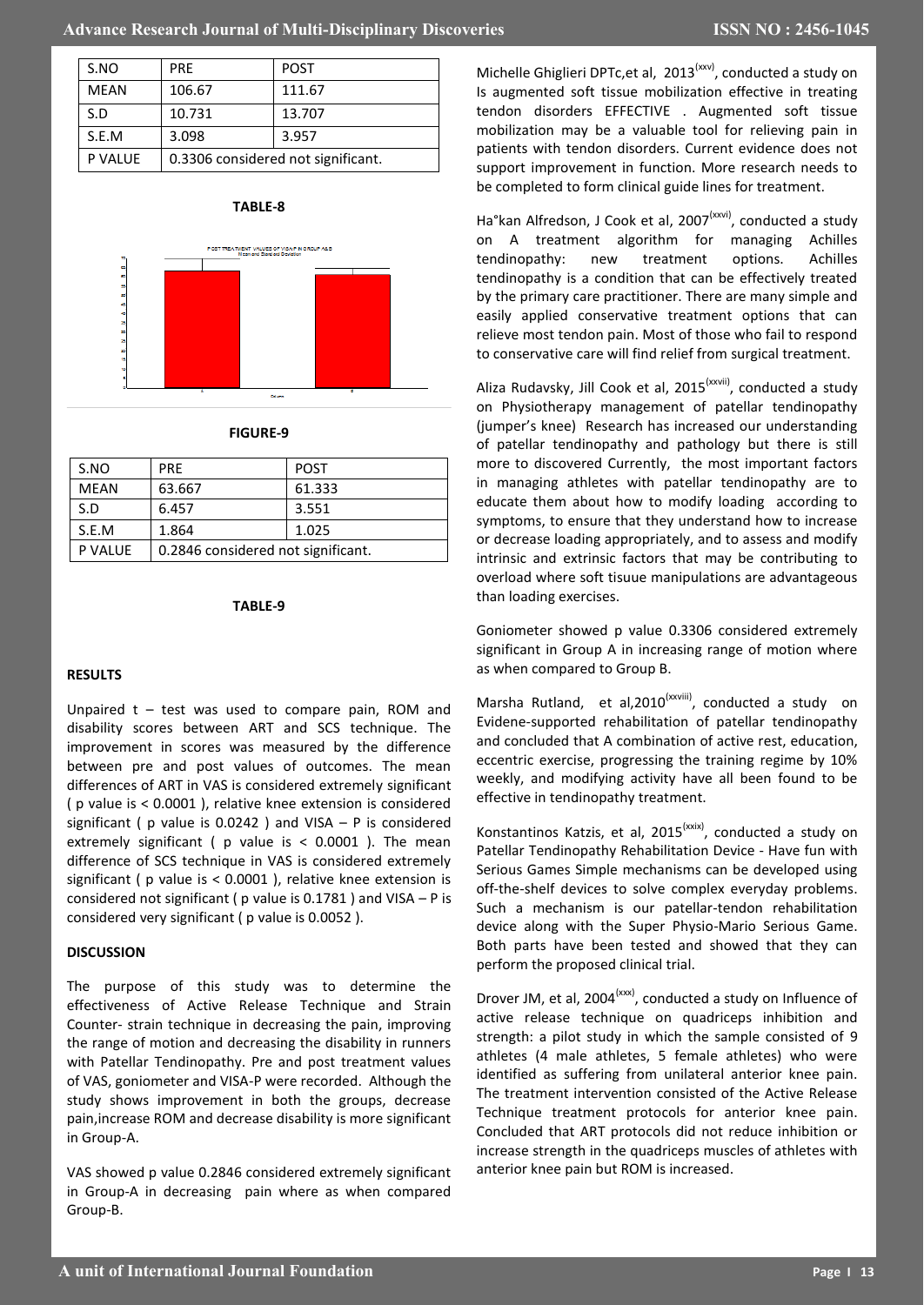Even in this study also ART showed more improvement in ROM of knee than strain counter strain technique.

VISA-P questionnaire showed P value 0.2846 considered extremely significant in Group A in decreasing disability where as when compared to Group B.

Anna Frohm, et al, 2007<sup>(xxxi)</sup>, conducted a study on Eccentric treatment for patellar tendinopathy: a prospective randomised short-term pilot study of two rehabilitation protocols. It is a Prospective, randomised clinical trial two-legged eccentric overload training twice per week, using the new device (Bromsman), was as efficient and safe as the present standard daily eccentric onelegged rehabilitation-training regimen using a decline board.

J. Zwerver 2008<sup>(xxxii)</sup>, conducted a study on Patellar tendinopathy (jumper's knee): a common and difficulttotreat sports injury Patellar tendinopathy is a common overuse injury of the patellar tendon with a very negative impact on the career of an athlete. Up to now no single treatment exists that guarantees a quick and symptomfree return to the original sports level. Therefore, a prolonged rehabilitation program to restore the balance between load and loading capacity and to promote regeneration of the tendon is the best treatment.

F Abat et al, 2014<sup>(xxxiii)</sup>, conducted a study on Patellar tendinopathy: a critical review of current therapeutic options Larger randomised controlled trials on the various treatment options and even comparative studies between them are needed to determine what the treatment of choice for patellar tendinopathy should be. Larger RCTs on the various treatment options and even comparative stud¬ies between them are needed to de¬termine what the treatm ent of choice for patellar tendinopathy should be. In this study also ART is showed marked improvement than SCS in relation to VISA-P suggesting knee disability can be treated by it.

Thus the present study shows that ART is better than SCS in decreasing pain, improving ROM and knee disability level.

## **CONCLUSION**

In conclusion the results of the current study demonstrated that the effectiveness of two manual therapy protocols in decreasing the pain, increasing the ROM and decreasing the disability in patellar tendinopathy athletes after application of  $5 - 6$  repetitions for 12 sessions for 4 weeks suggested that the improvements regarding pain, ROM and disability after SCS technique is not significant when compared to ART technique.

## **SUMMARY**

Manual therapy is a popular method of treatment in patellar ligament injuries and muscle repair following any activity, however the manual therapy prior to activity is also an option and is often used in sports medicine.  $5 - 6$ repetitions for 12 sessions for 4 weeks of manual therapy for patellar tendinopathy showed deleterious effect

regarding pain, ROM and disability. Considering the effects of manual therapy, this experimental study was done on 24 subjects and are equally divided into two groups consisting of 12 subjects in each group. Group A received ART and Group B received SCS technique. VAS, ROM and VISA-P values were measured before and after the treatment protocols. After analyzing the results statistically it is suggested that ART is beneficial than SCS technique in decreasing pain, increasing ROM and decreasing disability in patellar tendinopathy.

## **REFERENCES**

*[i].Cook JL, Kiss ZS, Khan KM, Purdam CR, Webster KE. Anthropometry, physical performance, and ultrasound patellar tendon abnormality in elite junior basketball players: a crosssectional study. Br J Sports Med 2004;38:206-9.* 

*[ii].Cook JL, Khan KM. What is the most appropriate treatment for patellar tendinopathy? Br J Sports Med 2001;35:291-4.* 

*[iii].Cook JL, Khan KM, Harcourt PR, Kiss ZS, Fehrmann MW, Griffiths L, et al. Patellar tendon ultrasonography in asymptomatic active athletes reveals hypoechoic regions: a study of 320 tendons. Victorian Institute of Sport Tendon Study Group. Clin J Sport Med 1998;8:73-7.*

*[iv].Lian. O.B., L Engcbrccscn, and R. Bahr. Prevalence of juniE'er's knee among elite athletes from different sports: a cross-sectional study. Am. ;. SixrrLs Mi'd. ÎÏ:561-'Î67, 200S.*

*[v].Conk, J.L., K.M. Khan, P.R. Harauirt, el d. A eross SfCtional study of 100 athletes with jumper's knee managed conservatively and surgically. Br. J. Spom Med. 31:332-336, 1997.*

*[vi].Î. Kettiinen, J.A,, M. Kvist, E. Alanen, et d. Long-temi prognosis for jumper's knee in male athletes: a prospective follow-up study. Am. J. Sports Med. .30:689-692, 2002.*

*[Vii].Blazina ME, Kerlan RK, Jobe FW, Carter VS, Carlson GJ. Jumper's knee. Orthop Clin North Am. 1973;4:665–78.* 

*[viii]8.Romeo AA, Larson RV. Arthroscopic treatment of infra patellar tendonitis. Arthroscopy. 1999;15:341–5.*

*[ix].Khan KM, Cook JL, Bonar F, Harcourt P, Astrom M (1999). Histopathology of common tendinopathies. Update and implications for clinical management. Sports Med; 27:393-408.*

*[x].Alfredson H (2005). The chronic painful Achilles and patellar tendon: research on basic biology and treatment. Scand J Med Sci Sports; 15:252-9.*

*[xi].Duri ZA, Aichroth PM, Wilkins R, Jones J. Patellar tendonitis and anterior knee pain. Am J Knee Surg. 1999 Spring;12(2):99-108*

*[xii].Romeo AA, Larson RV. Arthroscopic treatment of infrapatellar tendonitis. Arthroscopy. 1999;15:341–5.* 

[xiii].Marsha Rutland, Dennis O'Connell, JM Brisméee, Gail Apte, *Janelle O'Connell - Evidence-supported rehabilitation of patellar tendinopathy (LE: D)*

*[xiv].J.ohannes Zwerver, Evert Verhagen, Fred Hartgens, Inge van den Akker-Scheek and Ron Diercks – The TOPGAME-study: effectiveness of extracorporeal shockwave therapy in jumping athlets with patellar tendionpaty: RCT (level of evidence: A1) –*  $\circledcirc$ *Biomed Central 2010*